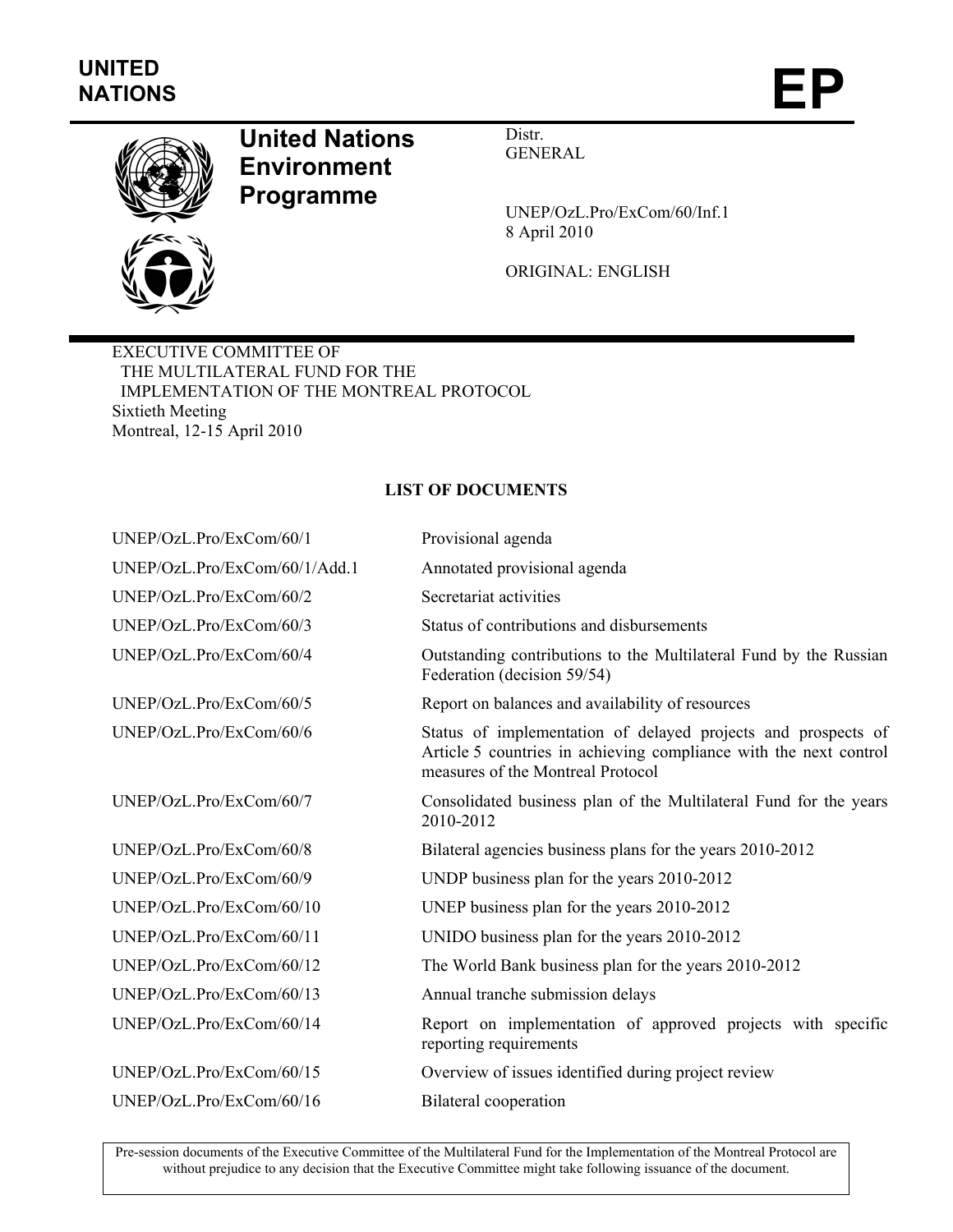UNEP/OzL.Pro/ExCom/60/21 Project proposal: Bangladesh UNEP/OzL.Pro/ExCom/60/22 Project proposal: Botswana UNEP/OzL.Pro/ExCom/60/23 Project proposals: Chile UNEP/OzL.Pro/ExCom/60/24 Project proposals: China UNEP/OzL.Pro/ExCom/60/25 Project proposals: Colombia UNEP/OzL.Pro/ExCom/60/27 Project proposal: Croatia UNEP/OzL.Pro/ExCom/60/28 Project proposal: Egypt UNEP/OzL.Pro/ExCom/60/29 Project proposal: Guinea UNEP/OzL.Pro/ExCom/60/31 Project proposal: Jordan UNEP/OzL.Pro/ExCom/60/32 Project proposal: Kyrgyzstan UNEP/OzL.Pro/ExCom/60/33 Project proposal: Maldives UNEP/OzL.Pro/ExCom/60/34 & Add.1 Project proposals: Mexico UNEP/OzL.Pro/ExCom/60/35 Project proposals: Nicaragua UNEP/OzL.Pro/ExCom/60/36 Project proposals: Pakistan UNEP/OzL.Pro/ExCom/60/37 Project proposal: Paraguay UNEP/OzL.Pro/ExCom/60/38 Project proposal: Serbia UNEP/OzL.Pro/ExCom/60/39 Project proposal: Thailand UNEP/OzL.Pro/ExCom/60/41 Project proposal: Turkey UNEP/OzL.Pro/ExCom/60/42 Project proposal: Uruguay UNEP/OzL.Pro/ExCom/60/43 Project proposal: Yemen UNEP/OzL.Pro/ExCom/60/44 Project proposal: Zimbabwe

UNEP/OzL.Pro/ExCom/60/17 2010 work programme of UNDP UNEP/OzL.Pro/ExCom/60/18 2010 work programme of UNEP UNEP/OzL.Pro/ExCom/60/19 2010 work programme of UNIDO UNEP/OzL.Pro/ExCom/60/20 2010 work programme of the World Bank UNEP/OzL.Pro/ExCom/60/26 Project proposal: Congo (Republic of) UNEP/OzL.Pro/ExCom/60/30 Project proposal: Guinea-Bissau UNEP/OzL.Pro/ExCom/60/40 Project proposal: The former Yugoslav Republic of Macedonia UNEP/OzL.Pro/ExCom/60/45 Relevant aspects of component upgrade in HCFC conversion projects (decision 59/13(b)) UNEP/OzL.Pro/ExCom/60/46 Outstanding HCFC issues: cut-off date, level of incremental operating costs, funding provided to the servicing sector, and incremental capital costs (decision 59/46) UNEP/OzL.Pro/ExCom/60/47 Cost for conversion of component manufacturing vs. incremental operating cost (decision 59/14) UNEP/OzL.Pro/ExCom/60/48 Revised template for draft agreements for HCFC phase-out management plans (decision 59/16(b))